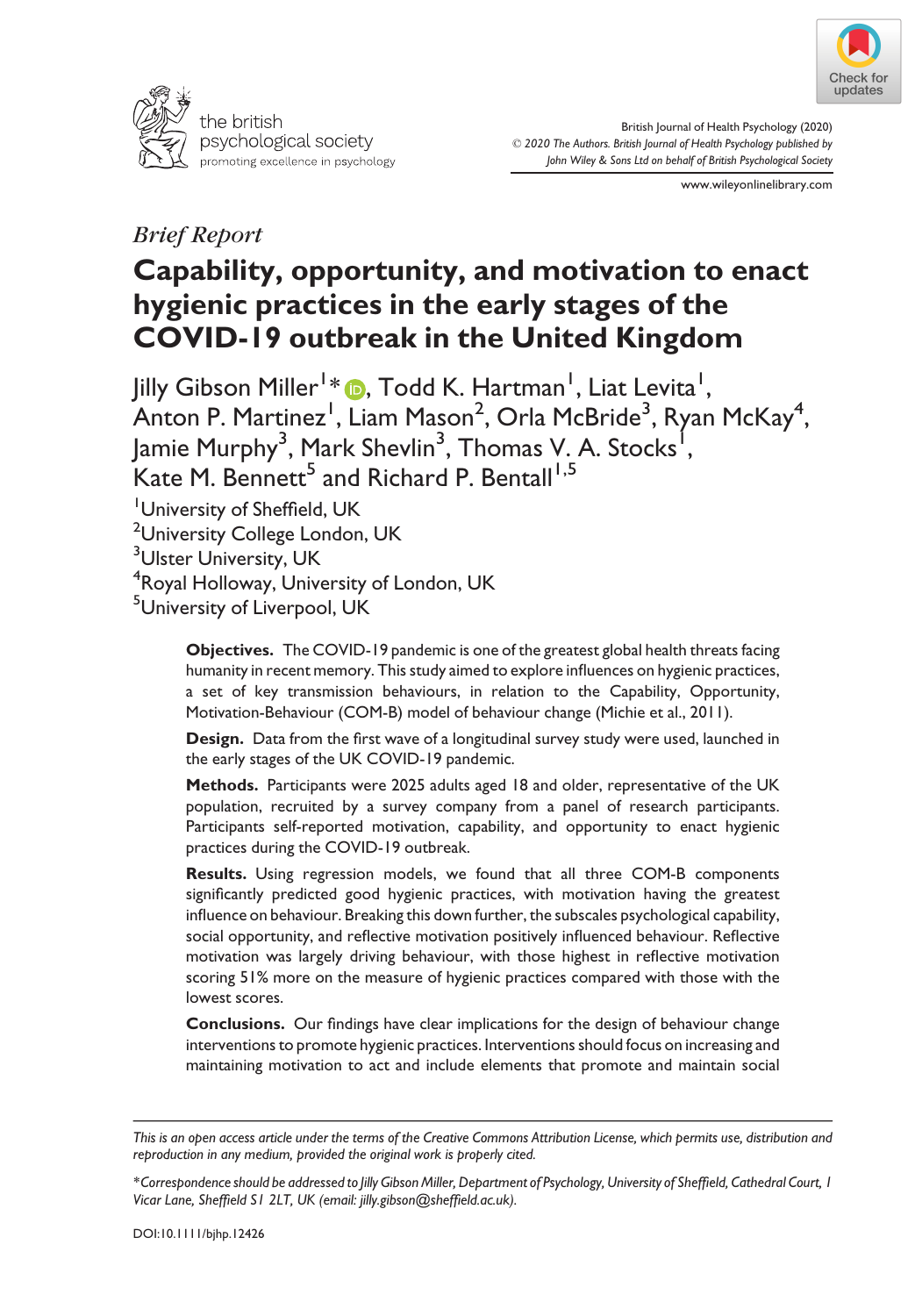#### 2 *Jilly Gibson Miller et al.*

support and knowledge of COVID-19 transmission. Groups in particular need of targeting for interventions to increase hygienic practices are males and those living in cities and suburbs.

## Statement of Contribution

#### What is already known on this subject?

- $\bullet$  The citizens of the world have been asked to make significant and urgent changes in behaviour to stem the spread of COVID-19.
- The COM-B model of behaviour change provides a useful theoretical framework for understanding the influences on behaviours in depth.
- It is important to explore the determinants of behaviour in the unprecedented current socioeconomic climate, to inform behaviour change interventions.

#### What does this study add?

- This study provides insight into the factors influencing UK citizens' hygienic practices during the early stages of the COVID-19 pandemic.
- We found that reflective processes were largely driving hygienic practices these involve making plans to enact the behaviour and supporting the belief that the behaviour is a good thing to do.
- Behaviour change interventions to improve and maintain hygienic practices throughout the lockdown and beyond should contain behaviour change techniques that focus on self-regulatory processes involving planning and goal setting.

The COVID-19 pandemic began in China in late 2019 and is perhaps one of the biggest health threats the world has faced this century. As of mid-April 2020, there have been over 2 million confirmed cases of COVID-19 and nearly 150,000 deaths globally (WHO, 2020). As we write, death rates from the coronavirus in the United Kingdom are increasing daily and are currently over 16,000 (PHE, 2020). From 23 March 2020, strict social distancing measures were put in place for UK citizens in order to slow down the spread of the virus, including laws to allow the police to enforce the measures (Cabinet Office, 2020). These measures have been accompanied by increases in unemployment, catastrophic financial loss for many citizens, and predictions of severe economic impacts (The Office for Budget Responsibility: OBR, 2020). Further, citizens face great uncertainty along with immediateand long-term costs to mental health (Brooks et al., 2020; Shevlin et al., 2020). The National Health Service (NHS) is under great pressure in providing care for hospitalized patients, for which there are national shortages of personal and protective equipment, and as we write, the Prime Minister, Boris Johnson, is currently recovering from COVID-19 after receiving emergency care in hospital. The country is, in short, in the midst of the worst public health crisis in recent history.

Human behaviour will play a decisive role in the shape and spread of the COVID-19 infection, and the speed of the spread across the world. Behavioural science has a central role to play in understanding the mechanisms that drive people to enact behaviours that will essentially shape the progression of the outbreak (Michie, Rubin & Amlot, 2020). A key set of behaviours recommended during the outbreak of COVID-19 to help prevent infection and slow the spread of disease are maintaining hygienic practices (e.g., handwashing frequently, cleansing surfaces, and using tissues). These measures were recommended to UK citizens from the start of the outbreak, around February 2020, and signified large-scale and urgent changes in behaviour that may be psychologically burdensome to successfully enact for individuals (Van Bavel et al., 2020).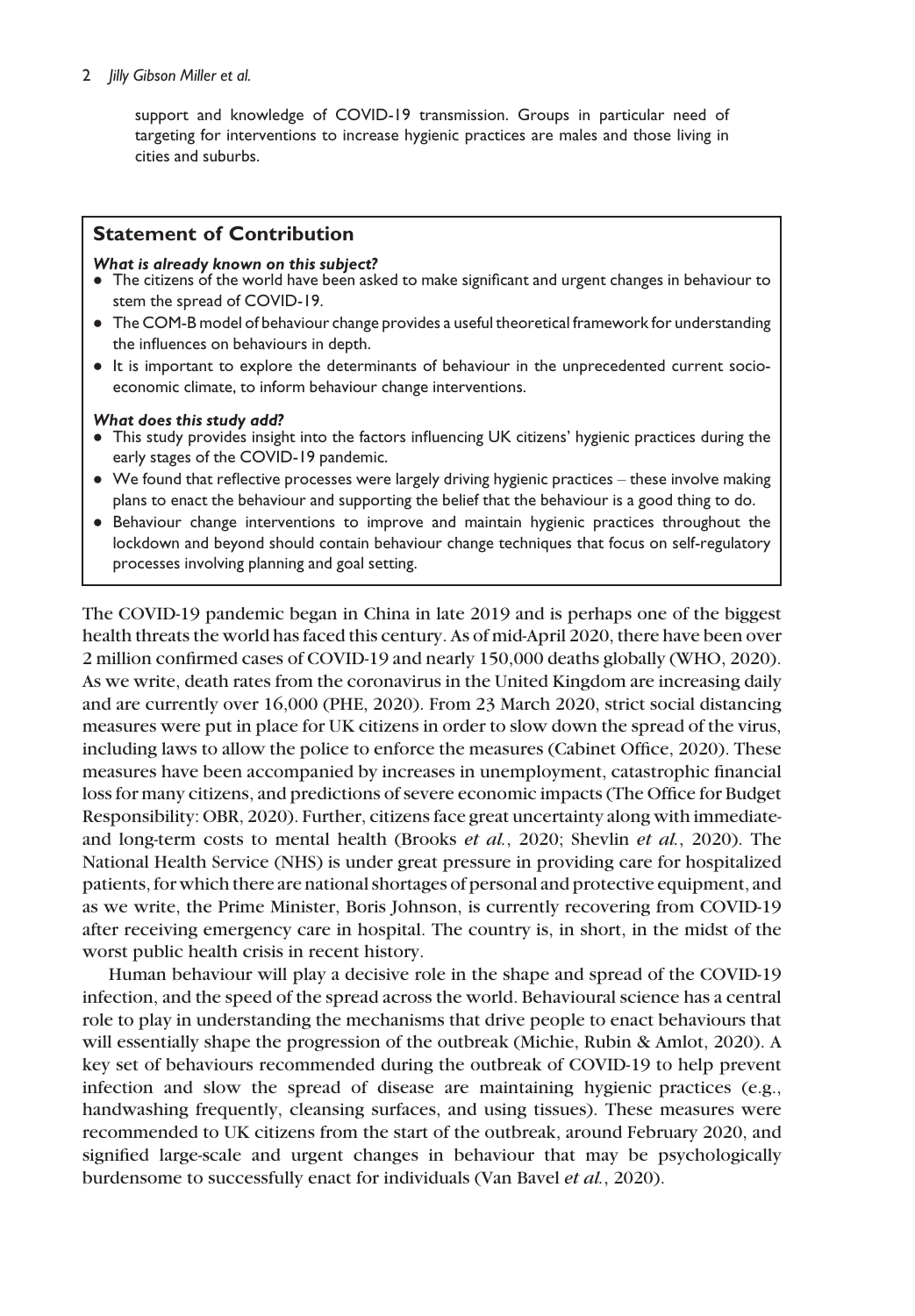The British Psychological Society (BPS) Behavioural Science and Disease Prevention Taskforce (BSDPT:, 2020) recommends the exploration of behavioural influences on enacting preventive behaviour in relation to the Capability, Opportunity, Motivation-Behaviour (COM-B) model of behaviour change (Michie et al., 2011). This model proposes that a person must have sufficient psychological and physical capability (strength, knowledge, skills, etc.), physical and social opportunity (time, social cues, etc.), and reflective and automatic motivation (intentions, planning, emotion regulation, etc.) in order for behaviour to occur. The COM-B model is at the centre of the Behaviour Change Wheel (BCW), which is a tool kit for designing behaviour change interventions (Michie et al., 2014). Thus, applying the COM-B model to key COVID-19 transmission-related behaviours will enable us to understand these within a theoretical framework. From such a 'behavioural diagnosis', we can identify the components that are most likely to influence the behaviour (Michie et al, 2011) and, thus, identify appropriate targets for behaviour change interventions (BCIs), which can be designed to improve adherence to preventive behaviours during the period of social isolation.

The present study reports findings from a panel survey, launched 52 days after the first confirmed case of COVID-19 in the United Kingdom, developed (in part) to understand the underlying drivers of health-protective behaviours during the COVID-19 outbreak. The survey explored UK citizens' motivation, capability, and opportunity to engage in hygienic practices, and took corresponding measures of behaviour.

#### **Methods**

#### Participants and procedure

Participants were 2025 adults aged 18 and older, recruited by a survey company (Qualtrics) from a panel of research participants. Quota sampling methods ensured that the sample was representative of the UK population for this age group in terms of age, sex, and gross household income. Panel members were provided with information about this study and asked to participate via email by Qualtrics. Panel members were not obliged to take part but were reimbursed for their time by Qualtrics. Those who chose to participate followed a link to a secure website and completed the survey online, after providing informed consent. Ethical approval for this research was provided by a UK University (Reference Number: 033759).

#### **Measures**

The measures reported here were part of the first cross-sectional wave of a larger longitudinal survey conducted by the COVID-19 Psychological Research Consortium (C19PRC) to explore the psychological and social consequences of the COVID-19 epidemic on the UK population (for full methodology, see McBride et al., 2020). In brief, the survey took measures of socio-demographic characteristics; health characteristics and behaviour; knowledge, attitudes, and beliefs in relation to COVID-19; mental health indicators; social attitudes; and psychological variables.

Items relevant to this paper were based on the COM-B model of behaviour change (Michie et al., 2011) in relation to maintaining hygienic practices, a set of key COVID-19 transmission-related behaviours. Items were adapted from a preliminary version of the COM-B self-evaluation questionnaire and other guidelines (COM-B-Qv1; Michie et al.,  $2014$ ; West *et al.*,  $2019$ ), and respondents indicated the extent to which seventeen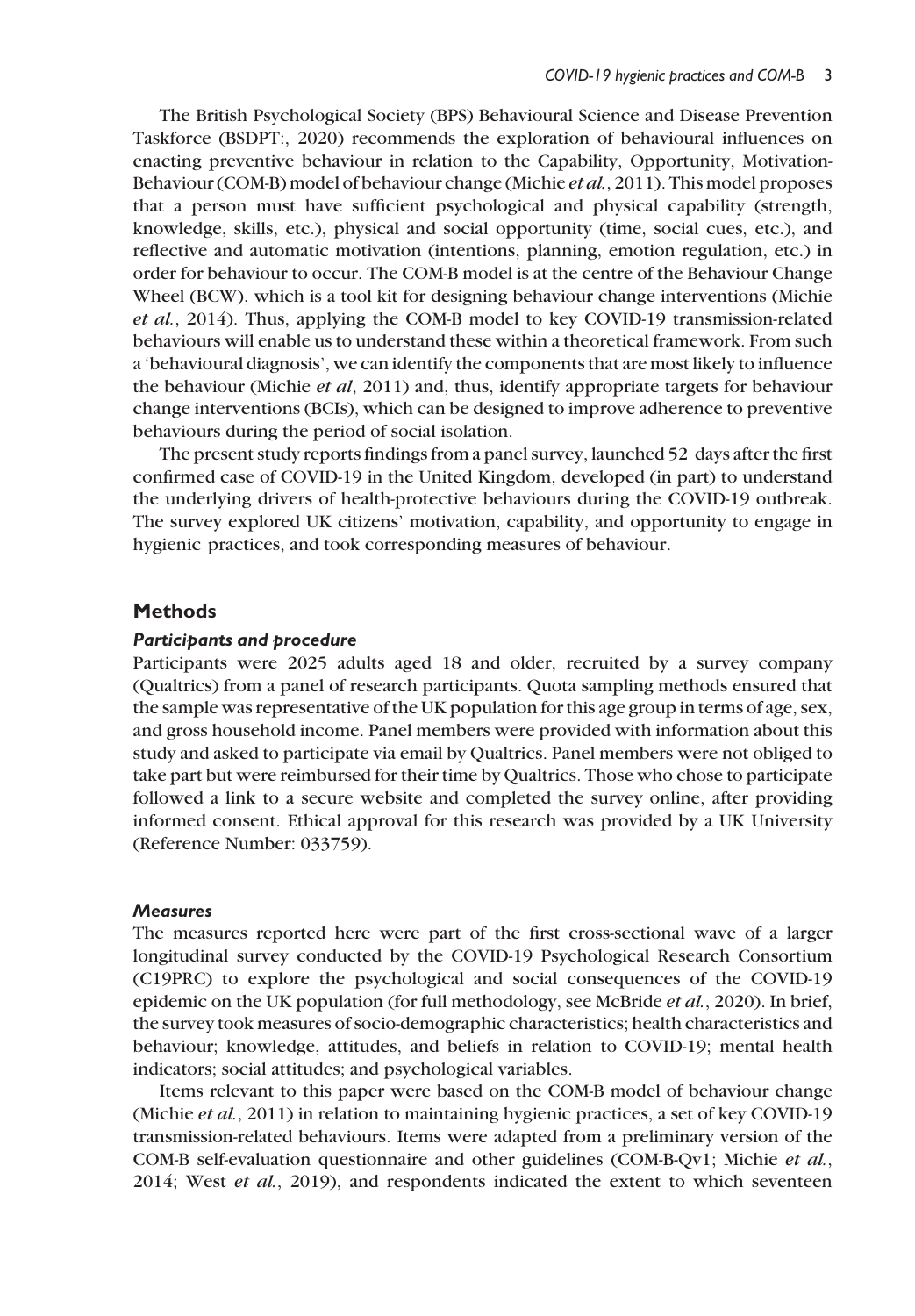statements were true for them during the COVID-19 pandemic on a 5-point scale (labelled: strongly agree, agree, neither agree nor disagree, disagree, and strongly disagree). Three items measured psychological capability: For example, 'I knew about why it was important and had a clear idea about how the virus was transmitted' ( $\alpha$  = .79). Two items measured physical opportunity: For example, 'It was easy for me to do it' ( $\alpha$  = .85); and four items measured social opportunity: For example, 'I had support from others'  $(\alpha = .71)$ . Five items measured reflective motivation: For example, 'I intended to do it'  $(\alpha = .81)$ ; and three items measured automatic motivation: For example, 'I felt like I could control my emotional reactions so I could do it' ( $\alpha$  = .59). Behavioural measurements were five self-reported practices in relation to maintaining hygienic practices: touching eyes or mouth, washing hands with soap and water more often, using hand sanitizing gel if soap and water were not available, using disinfectants to wash surfaces in your home more frequently, and covering nose and mouth with a tissue or sleeve when coughing or sneezing. Response scales were 'No', 'Occasionally', and 'Whenever possible'. A full list of items is available in Table S1, Appendix S1. For ease of interpretation and comparability across predictors in the analyses, all variables were rescaled to range from 0 to 1.

## Results

Table S2 (Appendix S2) summarizes statistics for all of the variables used in these analyses. To explore the influence of the COM-B model components on the enactment of hygienic practices, we regressed hygienic practices on the COM-B components and control variables (age, gender, ethnicity, level of education, income, religious beliefs, place and type of residence, and personal risk of COVID-19) using ordinary least squares (OLS). The model was statistically significant (F (19, 1931) = 25.82,  $p < 0.001$ ); results of this regression are presented in Figure S1 and Table S3 (Appendix S3). All three COM-B components significantly predicted hygienic practices in the expected (positive) direction: Capability ( $b = .13$ ; 95% CI = 0.05, 0.21;  $p < .01$ ); Opportunity ( $b = 0.22$ ; 95% CI = 0.12, 0.32;  $p < .001$ ); and Motivation ( $b = .43$ ; 95% CI = 0.33, 0.53;  $p < .001$ ). Motivation had the largest influence on behaviour, with those highest in motivation scoring 43% more on the measure of hygienic practices compared with those with the lowest scores, after accounting for control variables. This analysis also illustrated that those who were non-White, had lower or moderate education levels, and had higher incomes were more likely to engage in hygienic practices, though the effect sizes for these influences on behaviour were smaller than those of the COM-B constructs. In addition, males, those living in cities and suburbs, and respondents who were non-religious and non-Christian were less likely to engage in hygienic practices. Surprisingly, personal risk of COVID-19 (i.e., those who reported pre-existing medical conditions or were pregnant) did not predict hygienic practices.

To explore COM-B influences on behaviour further, we regressed hygienic practices on COM-B subscales (i.e., psychological capability, physical and social opportunity, and reflective and automatic motivation) using OLS. Results are presented in Figure 1 (below) and Table S4 (Appendix S4). Each of the COM-B subscales significantly predicted hygienic practices, except for physical opportunity ( $b = -.08$ ; 95% CI = -0.17, 0.01;  $p < .10$ ). Notably, automatic motivation and physical opportunity negatively influenced behaviour, indicating that these components were associated with a decrease in hygienic practices, whilst psychological capability, social opportunity, and reflective motivation increased these behaviours. Moreover, reflective motivation had the largest effect size relative to the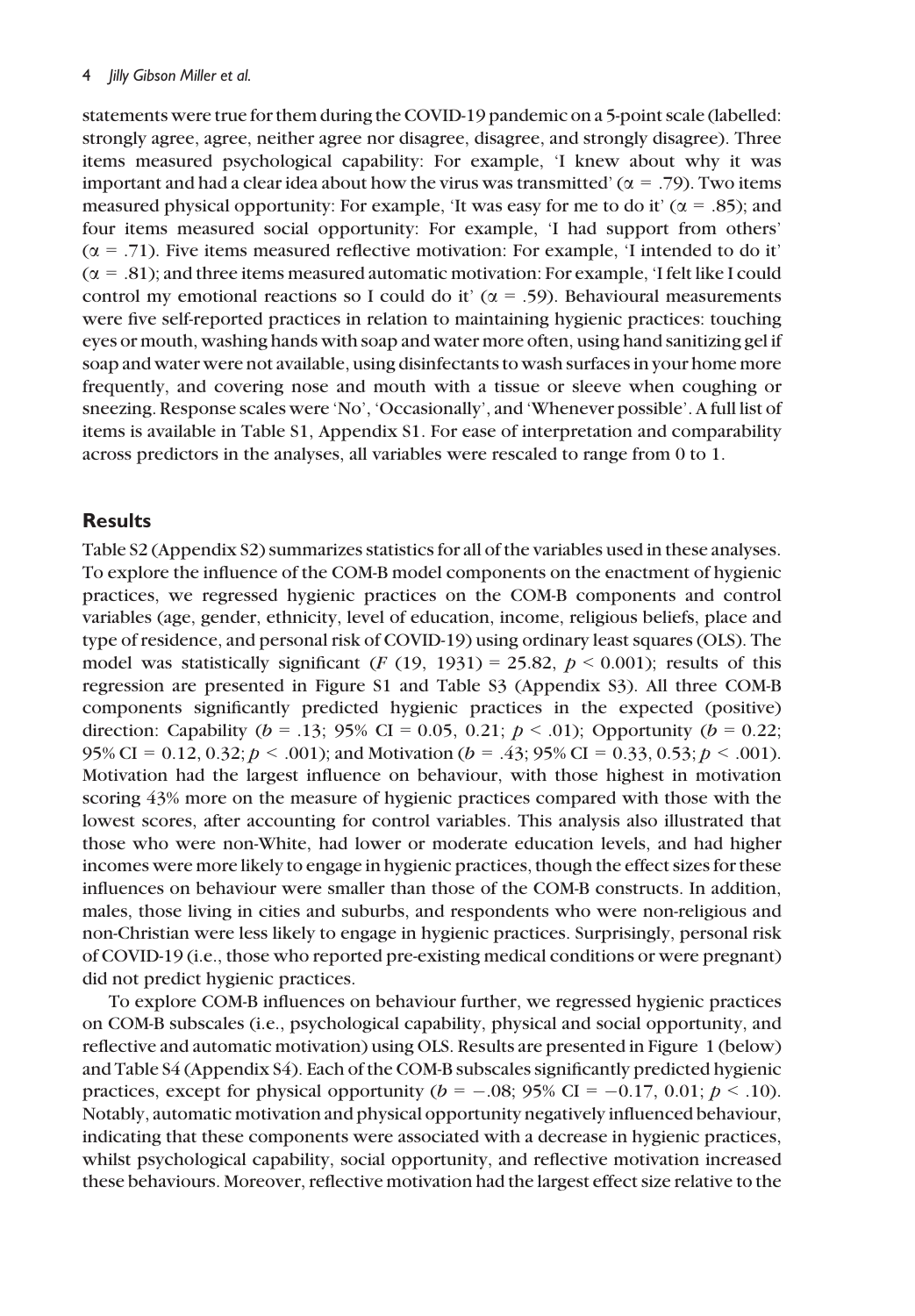other COM-B subscales, accounting for an increase of more than half of the entire scale of the outcome behaviour ( $b = .51$ ; 95% CI = 0.42, 0.61;  $p < .001$ ).

To capture the more complex nature of the COM-B model, as well as account for measurement error, we estimated a structural equation model (SEM) using diagonally weighted least squares (DWLS) and robust standard errors with the 'lavaan' package in R. The use of DWLS estimation was an efficient way of handling the categorical variables. The results of this model are presented in Figure 2 below and Appendix S5. To improve model fit, we retained only those control variables that were statistically significant predictors from the regression models (see Table S3). We also dropped two items from the COM-B motivation scale that were reverse-coded and had poor overall fit with the latent construct (M6 and M7 in Table S1).

Fit statistics indicate that the SEM fits the data well: RMSEA =  $.069$   $[.067, .071]$ , CFI = .95, TLI = .97,  $X^2(354) = 3740.54$ ,  $p < .001$ . All estimates were standardized for comparability across scales. Motivation had a large, positive, and statistically significant direct effect on Behaviour ( $b = .74$ ,  $p < .001$ ). However, Opportunity ( $b = -.24$ ,  $p < .05$ ) and Capability ( $b = -.04$ ,  $p = .54$ ) had smaller effects and in the opposite direction; it appears that they operated as expected only through their influence on



Figure 1. Effects of COM-B Subscales on Hygienic Practices. Notes: Plot points are unstandardized regression coefficients from an OLS model; 95% and 90% confidence intervals indicated by the narrow and thick error bars, respectively.

Notes. Plot points to the right of the vertical line indicate an increase in hygienic practices; those to the left a decrease. To aid in interpretation, all predictors have been rescaled from 0 to 1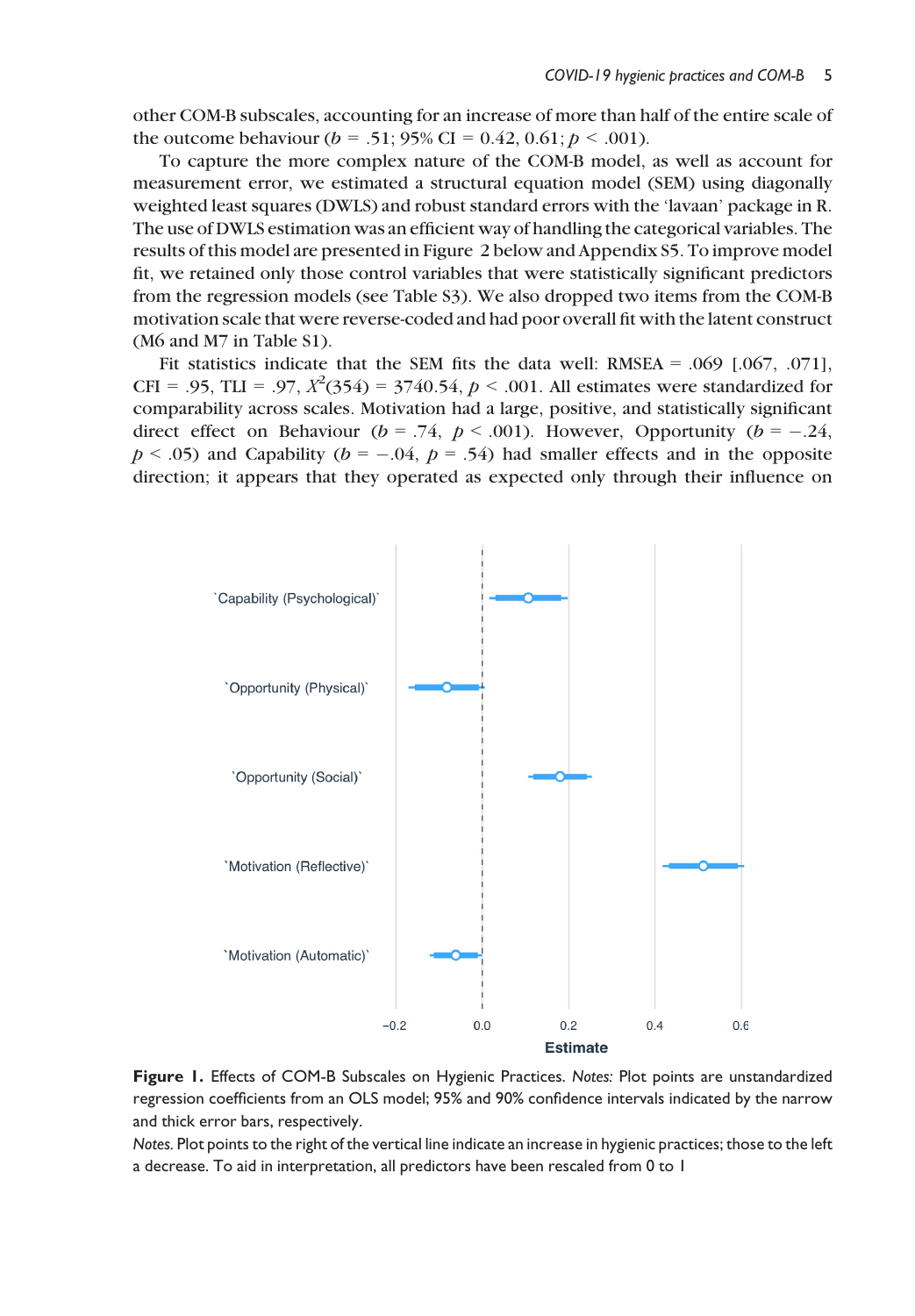

Figure 2. Structural equation model of hygienic practices, COM-B latent factors, and sociodemographic characteristics.

Notes.  $N = 2,025$ . Diagonally weighted least squares (DWLS) estimator with robust standard errors using in the 'lavaan' package in R. Standardized estimates presented. All paths are statistically significant  $(p < 0.05)$  except for those indicated with a dashed line. RMSEA = .069 [.067, .071], CFI = .95, TLI = .97. D1 = age; D2 = male; D3 = non-White; D4 = non-Christian; D5 = non-religious; D6 = income;  $D7 =$  low education;  $D8 =$  moderate education;  $D9 =$  city;  $D10 =$  suburb

Motivation. The indirect paths mediated by motivation were statistically significant, that is, Opportunity  $\rightarrow$  Motivation  $\rightarrow$  Behaviour (b = .60, p < .001); Capability  $\rightarrow$  Motivation  $\rightarrow$  Behaviour (b = .10, p < .001). As we observed in the OLS regression models, several exogenous socio-demographic control variables were statistically significant. Notably, age  $(b = .07, p < .01)$  and income  $(b = .13, p < .001)$  were associated with an increase in hygienic practices, whilst being male ( $b = -.18$ ,  $p < .001$ ), non-Christian ( $b = -.14$ ,  $p < .001$ ), non-religious ( $b = -0.12$ ,  $p < .001$ ), and suburban ( $b = -.08$ ,  $p < .01$ ) were associated with a decrease in hygienic practices.

## **Discussion**

This research explored UK citizens' hygienic practices during the early stage of the COVID-19 pandemic in relation to the COM-B model of behaviour change (Michie et al., 2011). We found that all three COM-B components significantly predicted good hygienic practices, with motivation having the greatest influence on behaviour. Our subscale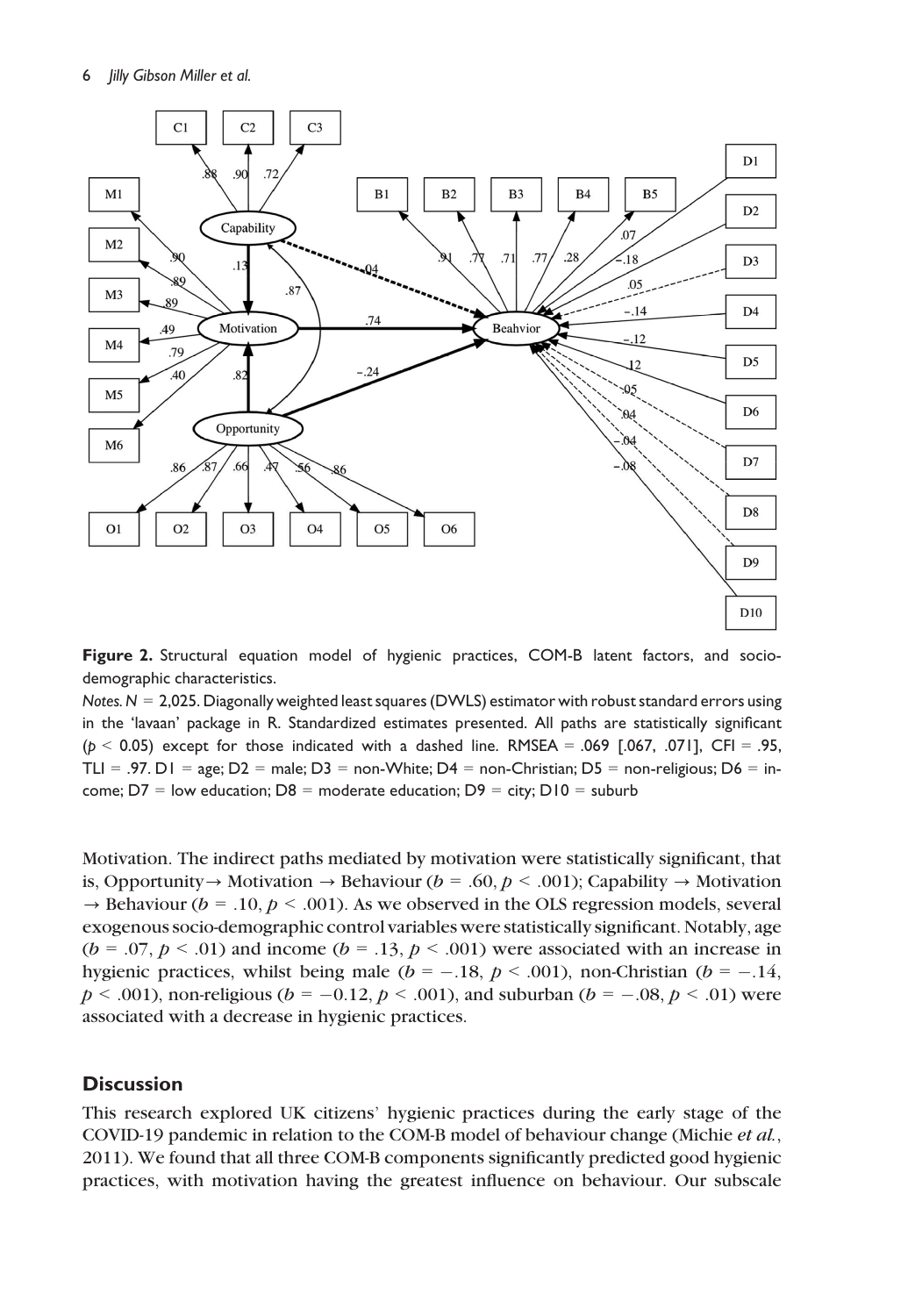analysis revealed that automatic motivation and physical opportunity negatively influenced behaviour, whilst psychological capability, social opportunity, and reflective motivation positively influenced behaviour. The reflective motivation subscale was largely driving behaviour. Our SEM represents the nature and strength of the relationships between constructs, providing useful insight into the pathways to behaviour.

Our findings have clear implications for the design of behaviour change interventions (BCIs) to promote hygienic practices. First, interventions should focus on increasing and maintaining motivation to act and contain behaviour change techniques (BCTs) that focus on self-regulatory processes involving planning and goal setting. We suggest utilizing implementation intentions, a specific planning technique found to help successfully bridge the 'intention-behaviour' gap (Gollwitzer, 1999; Golwitzer & Sheeran, 2006). Further, since individuals will need to have the ability to enact such techniques themselves during the lockdown, we suggest utilizing the compendium of self-enactment BCTs (Knittle et al., 2020) in intervention design (self-regulatory techniques #5 - #18 are especially relevant). Second, any intervention might correspondingly include elements that promote and maintain social support and knowledge of COVID-19 transmission. Third, our data show that groups in particular need of targeting for interventions to increase hygienic practices are males and those living in cities and suburbs, and individuals who do not have religious beliefs. Fourth, we would recommend paying attention to the ways in which COM-B components impact upon behaviour through their effects upon motivation – it is unlikely, for example, that promoting the opportunity to act will promote the enactment of hygienic practices. Fifth, consideration must be given to promoting the maintenance of these behaviours over time and making the transition from lockdown as social isolation measures are lifted. Finally, consideration of the political and social circumstances would inform intervention designers of the impact of other influences on behaviour – for example, public health campaigns.

This study has both strengths and limitations. This is the first study to our knowledge to explore hygienic practices in relation to the current pandemic in the United Kingdom; we have captured the early behavioural response to the lockdown in a highly representative sample of the UK population and can make concrete recommendations for the design of interventions to help promote hygienic practices. Whilst there is a wide and good-quality literature on the enactment of hygiene behaviour, especially handwashing (Lunn et al., 2020), this study adds to our understanding of these behaviours in the current context where the drivers of behaviour and nature of the threat may be entirely different from usual circumstances.

However, we are aware that despite the sampling frame and large sample size, it was not a true random probability sample (which would have been very difficult to obtain under the current circumstances) and it is possible that individuals' decisions about whether to participate were affected by psychological factors, creating the possibility of sampling bias. Also, the usual limitations of self-report apply in terms of the possibility of reporting bias. In usual circumstances, further in-depth qualitative work would be conducted addressing barriers and enablers to behaviour and this would feed into intervention design and content (as proposed, for example, by French *et al.*, 2012). We hope that future waves of the survey, mapping changes in behaviour, will help us gain further insight into the particular difficulties facing UK citizens in this context.

Understanding the determinants of individual behaviour is paramount to mitigating the severity and progress of the coronavirus outbreak. This study provides important insights into the influences on people's hygienic practices during the pandemic and will help to inform strategies for intervention throughout the isolation period and beyond.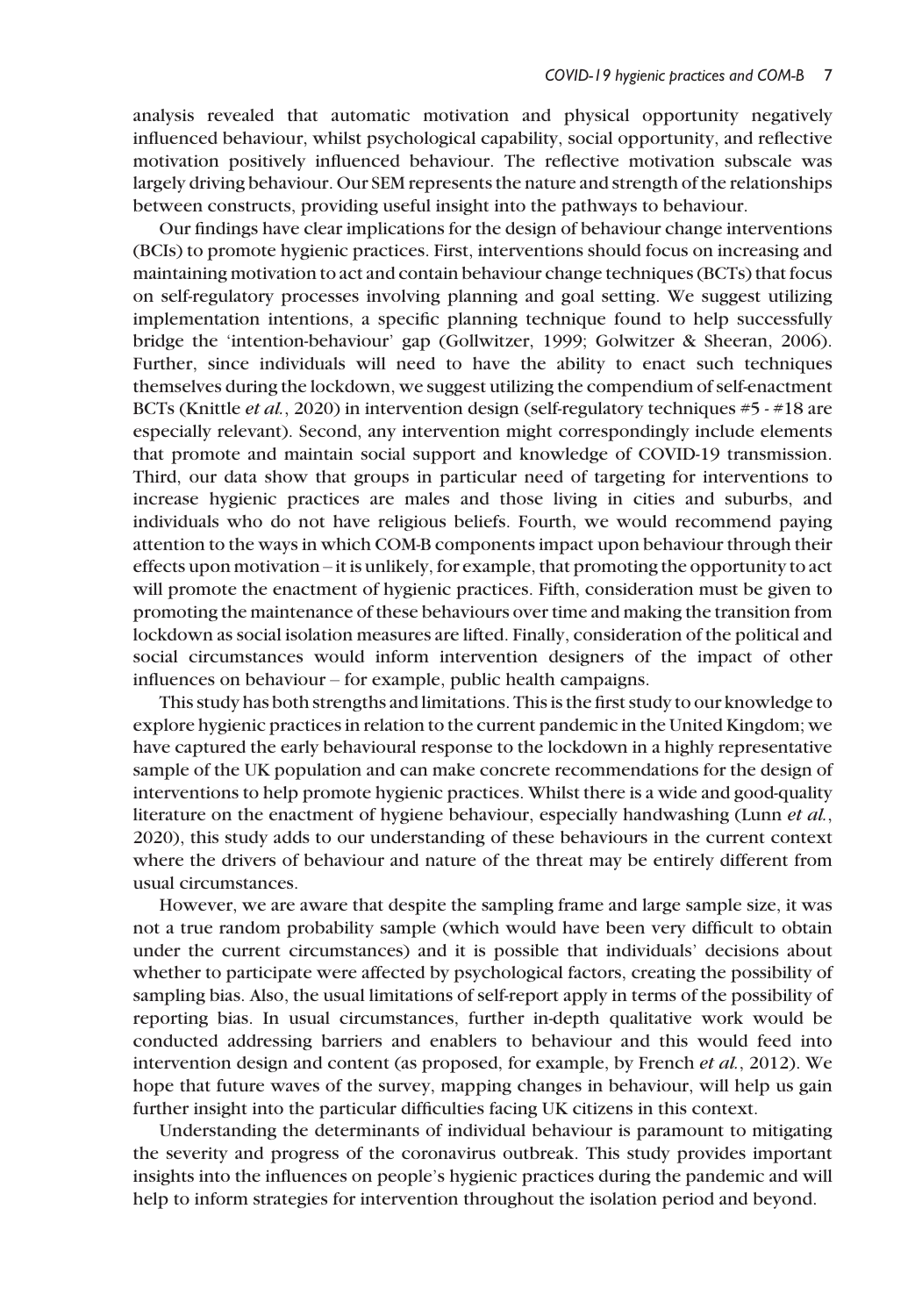### 8 *Jilly Gibson Miller et al.*

## Acknowledgements

This research was funded by the University of Sheffield and Ulster University.

## Conflicts of interest

All authors declare no conflict of interest.

## Data availability statement

The data that support the findings of this study will be deposited in the data archive 6 months from the end of the study.

# **References**

- BPS Behavioural Science and Disease Prevention Taskforce (2020). Behavioural science and disease prevention: Psychological guidance. London, UK: BPS Behavioural Science and Disease Prevention Taskforce
- Brooks, S. K., Webster, R. K., Smith, L. E., Woodland, L., Wessely, S., & Rubin, G. J. (2020). The psychological impact of quarantine and how to reduce it: rapid review of the evidence. Lancet, 2020, 912–20.
- Cabinet Office (2020).<https://www.gov.uk/coronavirus> (accessed 7 April 2020).
- French, S. D., Green, S. E., O'Connor, D. A., McKenzie, J. E., Francis, J. J., Michie, S., ... Grimshaw, J. M. (2012). Developing theory-informed behaviour change interventions to implement evidence into practice: A systematic approach using the theoretical domains framework. Implementation Science, 7, 38.
- Gollwitzer, P. M. (1999). Implementation intentions: Strong effects of simple plans. American Psychologist, 54, 493–503.
- Gollwitzer, P. M., & Sheeran, P. (2006). Implementation intentions and goal achievement: A metaanalysis of effects and processes. Advances in Experimental Psychology, 38, 69–119.
- Knittle, K. et al (2020). The compendium of self-enactable techniques to change and self-manage motivation and behaviour vol 1.0. Nature Human Behaviour, 4, 215–223.
- Lunn, P., Belton, C., Lavin, C., McGowan, F., Timmons, S., & Robertson, D. (2020). Using Behavioural Science to Help Fight the Coronavirus. Working paper no. 656, Behavioural Research Unit, ESRI.
- McBride, O., Murphy, J., Shevlin, M., Gibson Miller, J., Hartman, T. K., Hyland, P., ... Bentall, R. (2020). Monitoring the psychological impact of the COVID-19 pandemic in the general population: an overview of the context, design and conduct of the COVID-19 Psychological Research Consortium (C19PRC) Study. Retrieved from [https://doi.org/10.31234/osf.io/wxe2n.](https://doi.org/10.31234/osf.io/wxe2n)
- Michie, S., Atkins, L., & West, R. (2014). The Behaviour change wheel: a guide to designing interventions. London, UK: Silverback Publishing.
- Michie, S., Rubin, G. J., & Amlot, R. (2020). Behavioural science must be at the heart of the public health response to covid-19. BMJ Opinion.
- Michie, S., van Stralen, M. M., & West, R. (2011). The Behaviour Change Wheel: a new method for characterizing and designing behaviour change interventions. Implementation Science, 6, 42.
- Office for Budget Responsibility (OBR) (2020) [https://cdn.obr.uk/The\\_OBRs\\_coronavirus\\_ana](https://cdn.obr.uk/The_OBRs_coronavirus_analysis.pdf) [lysis.pdf](https://cdn.obr.uk/The_OBRs_coronavirus_analysis.pdf) (accessed 17 April 2020)
- Public health England (2020)<https://coronavirus.data.gov.uk/> (accessed 17 April 2020).
- Shevlin, M., McBride, O., Murphy, J., Gibson Miller, J., Hartman, T. K., Levita, L., ... Bentall, R. (2020). Anxiety, depression, traumatic stress, and COVID-19 related anxiety in the UK general population during the COVID-19 Pandemic. Retrieved from [psyarxiv.com/hb6nq](http://psyarxiv.com/hb6nq).